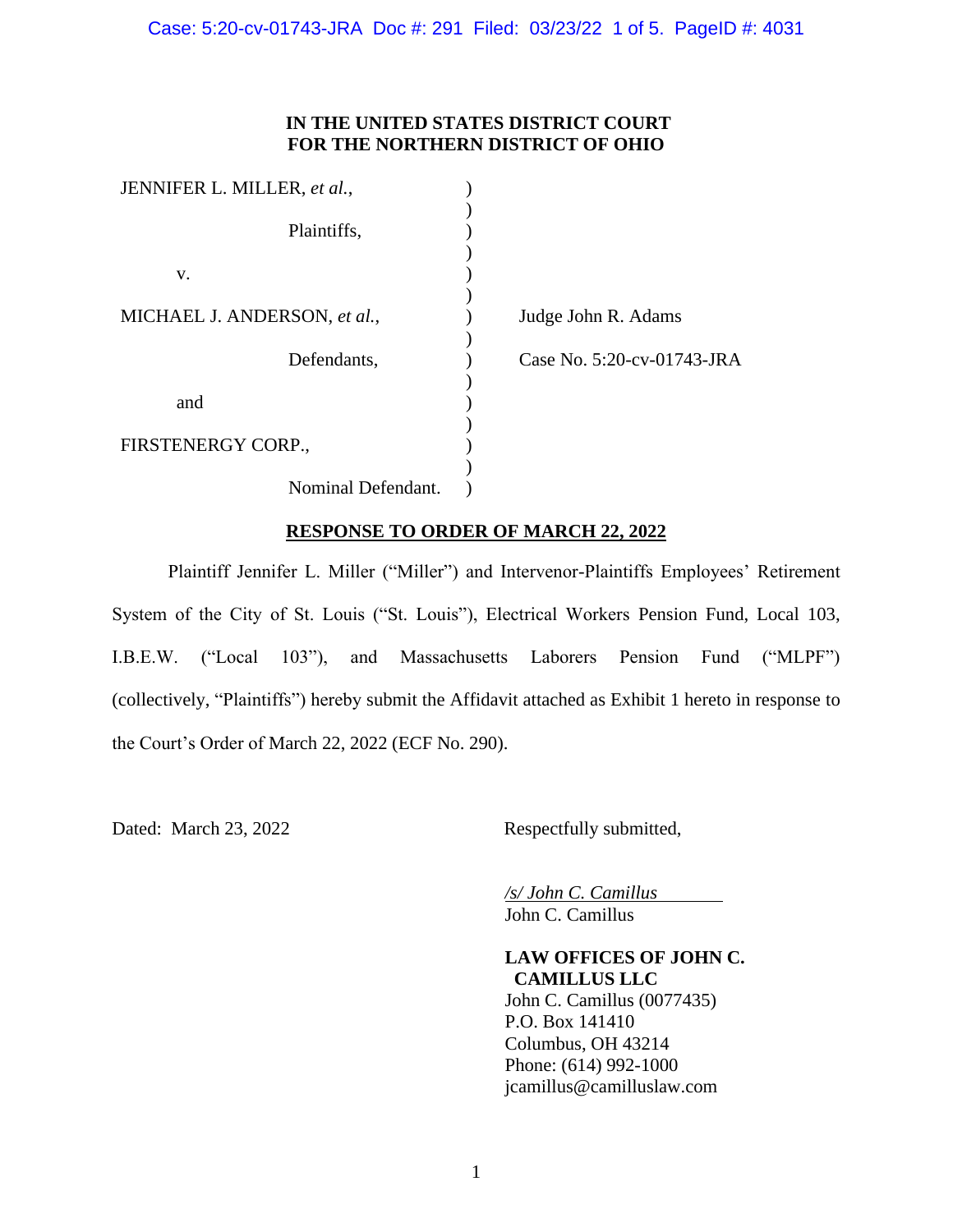*Liaison Counsel for Intervenor Plaintiffs and Court-Appointed Liaison Counsel for Co-Lead Plaintiffs in the Southern District Action*

## **SAXENA WHITE P.A.**

Maya Saxena Joseph E. White III Lester R. Hooker Dianne M. Pitre 7777 Glades Road, Suite 300 Boca Raton, FL 33434 Phone: (561) 394-3399 [msaxena@saxenawhite.com](mailto:msaxena@saxenawhite.com) jwhite@saxenawhite.com lhooker@saxenawhite.com dpitre@saxenawhite.com

#### **SAXENA WHITE P.A.**

Thomas Curry Tayler D. Bolton 1000 N. West Street, Suite 1200 Wilmington, DE 19801 Phone: (302) 485-0480 tcurry@saxenawhite.com tbolton@saxenawhite.com

## **SAXENA WHITE P.A.**

Steven B. Singer Sara DiLeo 10 Bank Street, 8<sup>th</sup> Floor White Plains, NY 10606 Phone: (914) 437-8551 ssinger@saxenawhite.com sdileo@saxenawhite.com

 $-$  and  $-$ 

## **BERNSTEIN LITOWITZ BERGER & GROSSMANN LLP**

Jeroen van Kwawegen Alla Zayenchik Matthew Traylor Margaret Sanborn-Lowing 1251 Avenue of the Americas New York, NY 10020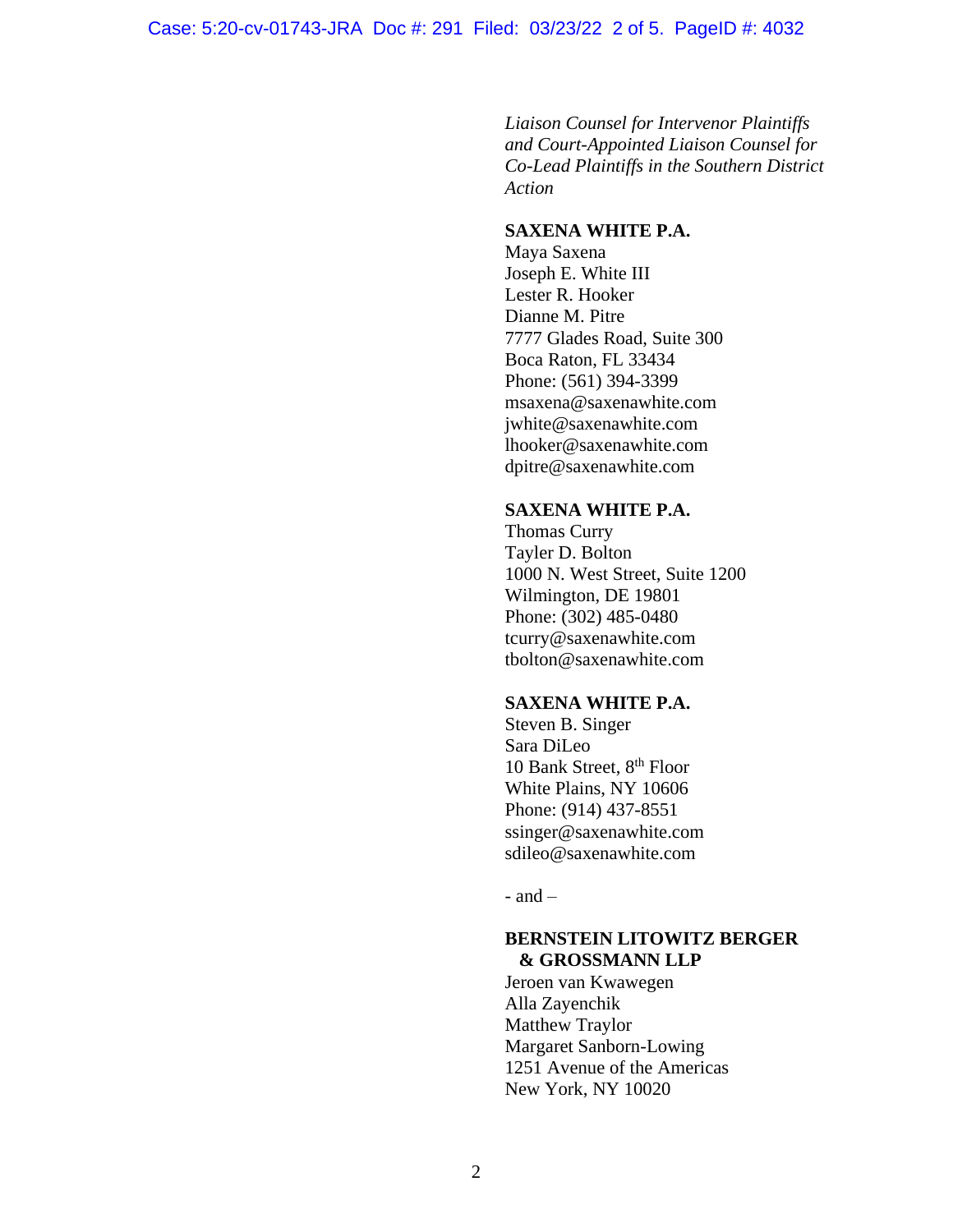Phone: (212) 554-1400 jeroen@blbglaw.com alla.zayenchick@blbglaw.com matthew.traylor@blbglaw.com margaret.lowing@blbglaw.com

*Counsel for Intervenor Plaintiffs and Court-Appointed Co-Lead Counsel for Co-Lead Plaintiffs in the Southern District Action*

## **COHEN MILSTEIN SELLERS & TOLL PLLC**

Steven J. Toll Daniel S. Sommers Molly Bowen 1100 New York Ave. NW, Fifth Floor Washington, D.C. 20005 Telephone: (202) 408-4600 Facsimile: (202) 408-4699 stoll@cohenmilstein.com dsommers@cohenmilstein.com mbowen@cohenmilstein.com

## **COHEN MILSTEIN SELLERS & TOLL PLLC**

Christopher Lometti Richard A. Speirs Amy Miller 88 Pine Street, 14th Floor New York, NY 10005 Telephone: (212) 838-7797 Facsimile: (212) 838 7745 clometti@cohenmilstein.com rspeirs@cohenmilstein.com amiller@cohenmilstein.com

*Counsel for Intervenor Plaintiff Additional Plaintiff in the Southern District Action Massachusetts Laborers Pension Fund*

#### **EDELSON LECHTZIN LLP**

Marc H. Edelson Eric Lechtzin 3 Terry Drive, Suite 205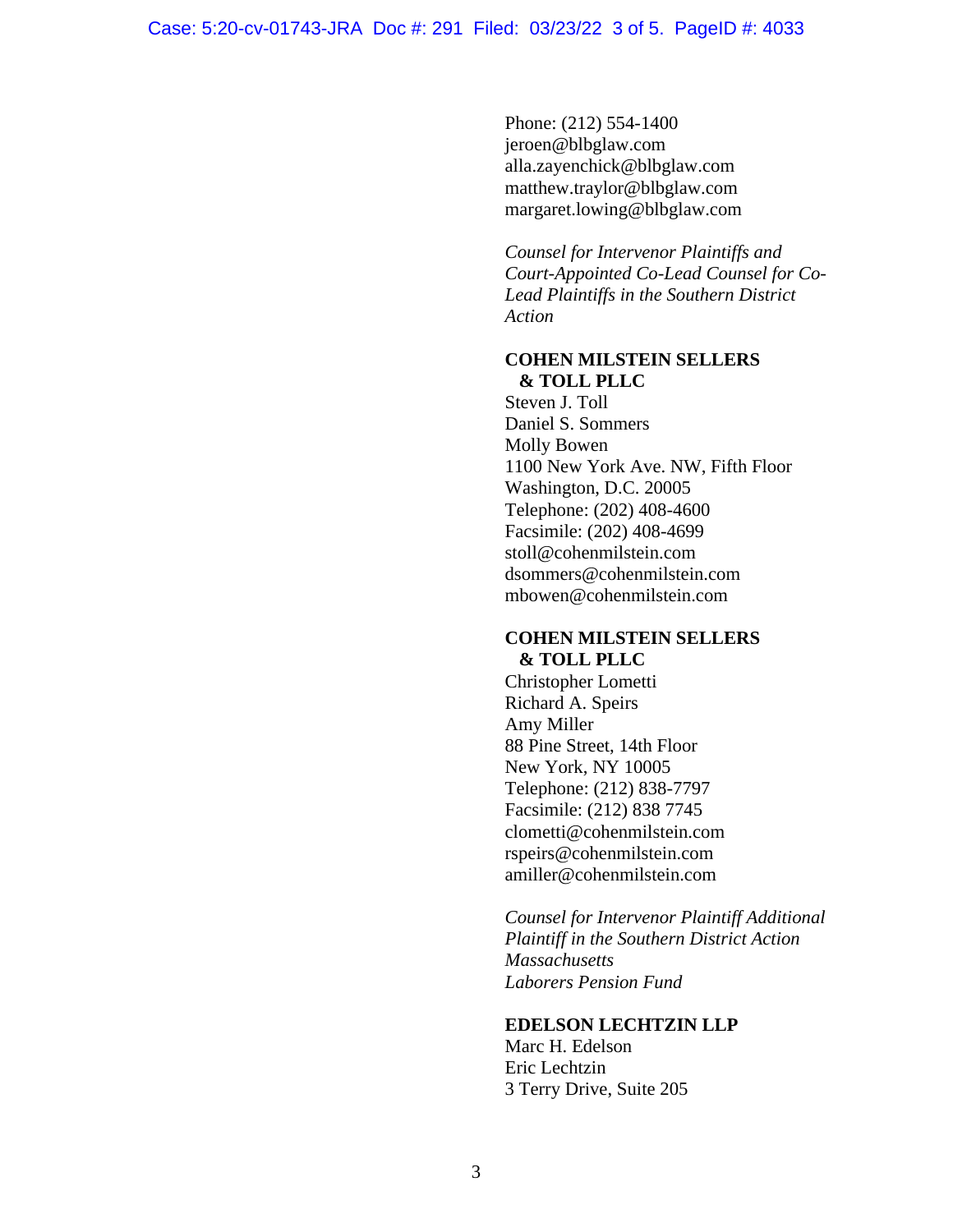Case: 5:20-cv-01743-JRA Doc #: 291 Filed: 03/23/22 4 of 5. PageID #: 4034

Newtown, PA 18940 Telephone: (215) 867-2399 Facsimile: (267) 685-0676 medelson@edelson-law.com elechtzin@edelson-law.com

*Counsel for Plaintiff Jennifer Miller*